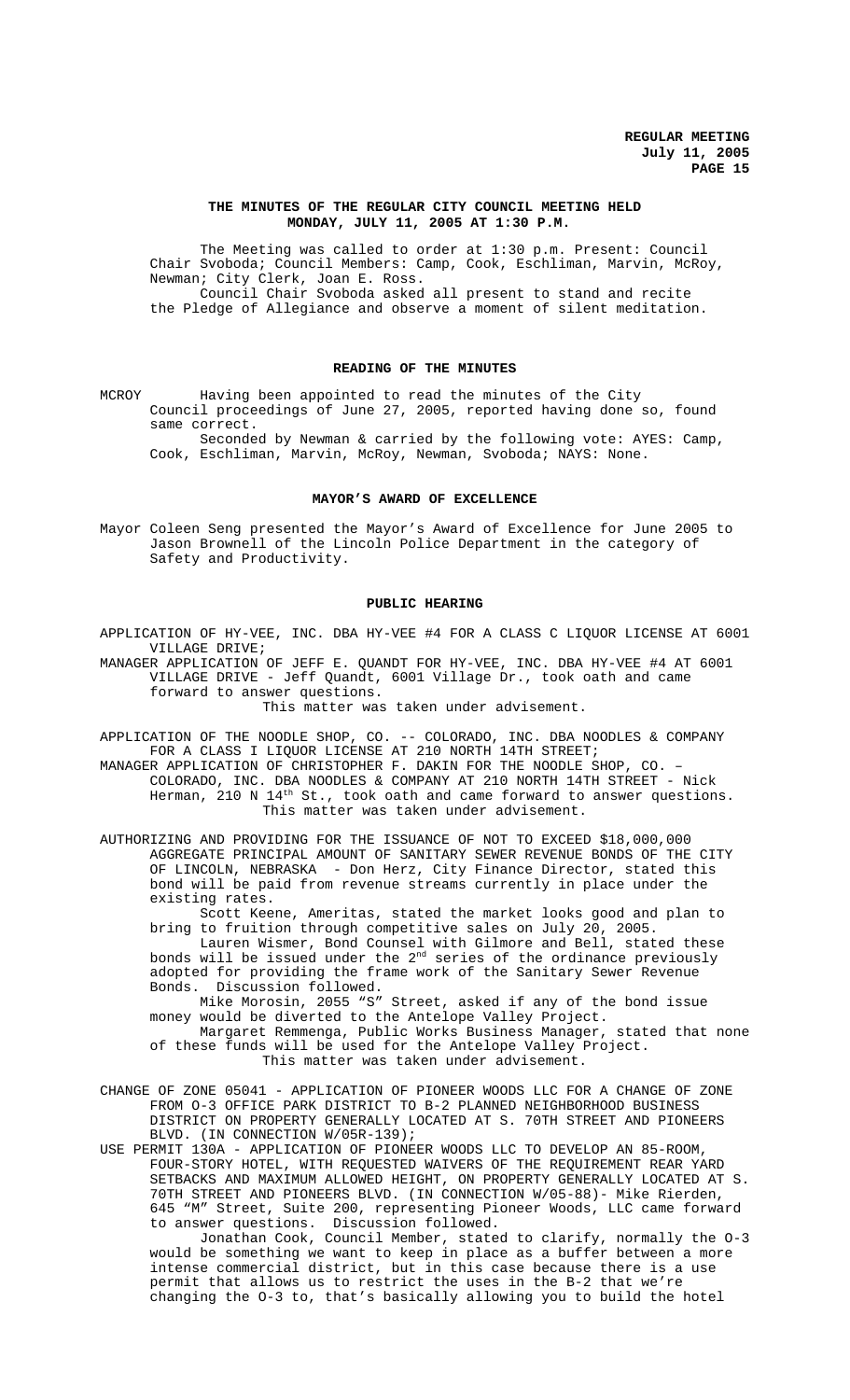the way you like to, but otherwise it's not going to open the door to other B-2 uses that might not be desirable in this location. I just wanted this on the record because there may be questions as to what we can or cannot do when someone has a particular zone in place. I think in this case this is being agreed to by the applicant. The restrictions of the use permit are going to be respected that way future councils are going to be bound by those restrictions as surely as if the zone restricted those other types or uses. This matter was taken under advisement.

ACCEPTING THE REPORT OF NEW AND PENDING CLAIMS AGAINST THE CITY AND APPROVING DISPOSITION OF CLAIMS SET FORTH FOR THE PERIOD OF MAY 16 - 31, 2005 (Judith Troutman claim) - Judith Troutman, no address given, came forward to request her claim be approved. Discussion followed. Roger Krull, Asst. Supt. of Wastewater, came forward to answer questions. Discussion followed. Steve Masters, Public Works Dept., presented a video showing the

service connection referenced. Discussion followed. Judith Troutman came forward for rebuttal. Discussion followed.

This matter was taken under advisement.

USE PERMIT 123D - APPLICATION OF NORTH 33RD LLC TO AMEND THE LANDMARK CORPORATE CENTER TO WAIVE THE 20 FOOT REAR YARD SETBACK ON OUTLOT D AND LOTS 9 AND 10, BLOCK 2, TO ACCOMMODATE DRIVING AISLES, TO WAIVE THE 50 FOOT FRONT YARD SETBACK FOR LOTS 9 AND 10, BLOCK 2, AND TO WAIVE THE 20 FOOT SIDE YARD SETBACK BETWEEN LOTS 4 - 11, BLOCK 2, AND OUTLOT D, FOR THE LOCATION OF SHARE ACCESS DRIVES, ON PROPERTY GENERALLY LOCATED AT NORTH 33RD STREET AND FOLKWAYS BLVD. DaNay Kalkowski, Seacrest & Kalkowski, 1111 Lincoln Mall, Suite 350, came forward representing North 33<sup>rd</sup> LLC to answer questions.

This matter was taken under advisement.

APPROVING AN INTERLOCAL AGREEMENT BETWEEN THE CITY AND THE RAILROAD TRANSPORTATION SAFETY DISTRICT TO PROVIDE FUNDING FOR THE CONSTRUCTION OF A BRIDGE OVER MIDDLE CREEK AND A VIADUCT IN S.W. 40TH STREET OVER THE BURLINGTON NORTHERN SANTA FE RAILROAD TRACKS;

APPROVING AN INTERLOCAL AGREEMENT BETWEEN THE CITY AND LANCASTER COUNTY TO PROVIDE FUNDING FOR CONSTRUCTION OF A BRIDGE OVER MIDDLE CREEK IN S.W. 40TH STREET;

APPROVING AN AGREEMENT BETWEEN THE CITY AND THE NEBRASKA DEPT. OF ROADS TO PROVIDE FUNDING FOR CONSTRUCTION OF AN OVERPASS IN S.W. 40TH STREET OVER THE EXISTING BURLINGTON NORTHERN SANTA FE RAILROAD TRACKS - Danny Walker, 427 "E" Street, came forward in opposition to this project being approved before fixing the underpass at  $1^{\text{st}}$  & J Street,. Glen Cekal, 1420 "C" Street, came forward to express his thoughts

on this matter. Discussion followed.

Karl Fredrickson, Public Works Director, came forward to answer questions. Discussion followed.

Scott Cockrill, Public Works Engineering Dept., came forward to answer questions.

This matter was taken under advisement.

ADOPTING THE LES RATE SCHEDULES, SERVICE REGULATIONS AND COST ANALYSIS SUMMARY FOR RATES, PROVIDING FOR A SYSTEM AVERAGE RATE INCREASE OF 9 PERCENT, EFFECTIVE AUGUST 1, 2005 - Terry Bundy, CEO of LES, stated LES is serving a growing need in the local community with the number of customers growing 1.9% per year, the peak demand growing 2.2% per year and the energy consumption growing 2.5% per year. Todd Hall, V.P. of Consumer Services for LES, presented further

information via a power point presentation. Discussion followed. Richard Meginnis, LIBA, came forward in support. Coby Mach, Executive Director of LIBA, came forward in support.

Glen Cekal, 1420 "C" Street, came forward against big time subsidies. Discussion followed.

Russell Miller, 341 S. 57th Street, came forward in opposition. Danny Walker, 427 "E" Street, came forward to state the need for extreme care of new subsidies. Discussion followed.

Mike Morosin, 2055 "S" Street, asked how much money did LES spend on advertising. Discussion followed.

Karl Fredrickson, Public Works Director, came forward to answer questions related to the City's lighting system. Discussion followed. Todd Hall came forward for rebuttal. Discussion followed.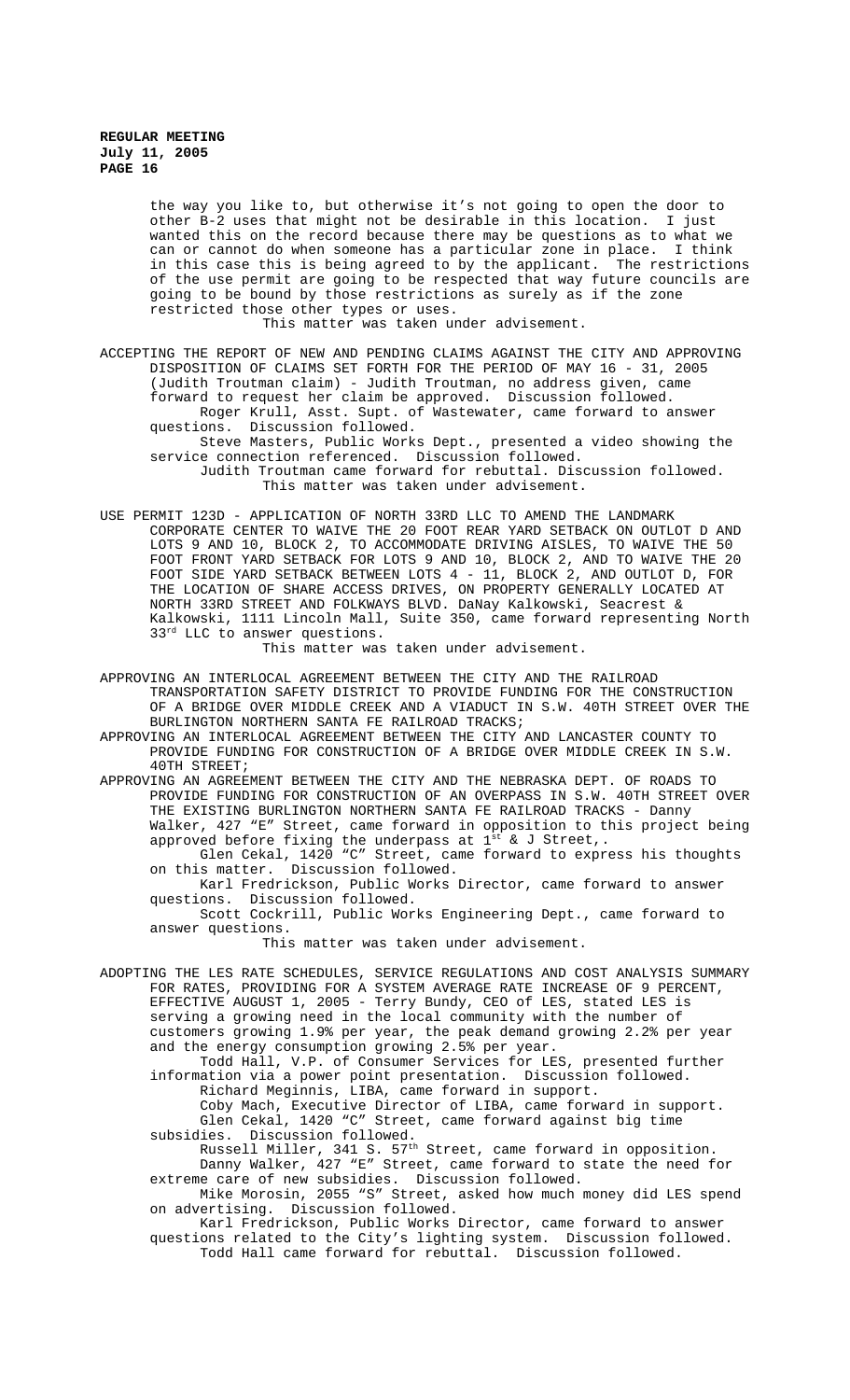Dan Marvin, Council Member, this may sound redundant, but I want to kind of go on the record on this conservation efforts. I believe the City has obligations for conservation efforts. I believe the half million or three quarters of a million that you spend on advertising, I think that can be geared toward those sorts of things. For people of the media here we can certainly use the bully pulpit to turn the light out in the bedroom if you're not in there or if you are in there, you know, whatever. So, conservation efforts, I think, should be something that we should push really hard. We are going to have a rate increase coming before us in another year and I think these are all issues that I would be looking at a year from now. When I look at the book and I look on page 3-5, the number of customers that you have and all the different rating categories. Todd and I spent an extended period of time about differing philosophies on rate structure, but co-generation, interruptible power, and all these other elements, we don't have a lot of customers in those areas, at least, according to that page and I know Todd is working on a project where we may change the whole philosophy about how we charge for power. I think that is really exciting. think that is a project that should go forward and it's a way I think, what we have to do is use the market place to price the power at the peak side of the peaking end so that we can use the market forces to curtail consumption during those peaking periods, if we can do that at all. Perhaps the rates are still so low that we can't use the market place to do that, but, you know, to the degree that your new pricing plan will come up with that I think that's something we ought to do. This matter was taken under advisement.

**\*\* END OF PUBLIC HEARING \*\***

### **MISCELLANEOUS BUSINESS**

Danny Walker, 427 "E" Street, requested a written notification of Railroad Transportation Safety meetings . He stated he is still waiting to hear information requested about a hobbyist permit that had been issued. Chairman Svoboda stated the next RTSD meeting is September 6, 2005 at 10:30 a.m.

This matter was taken under advisement.

Glen Cekal, 1420 "C" Street, stated the alleys in Downtown Lincoln need to be revitalized.

This matter was taken under advisement.

# **COUNCIL ACTION**

## **LIQUOR RESOLUTIONS**

APPLICATION OF HY-VEE, INC. DBA HY-VEE #4 FOR A CLASS C LIQUOR LICENSE AT 6001 VILLAGE DRIVE - CLERK read the following resolution, introduced by Jon

Camp, who moved its adoption for approval:<br>A-83400 BE IT RESOLVED by the City Council o BE IT RESOLVED by the City Council of the City of Lincoln, Nebraska:

That after hearing duly had as required by law, consideration of the facts of this application, the Nebraska Liquor Control Act, and the pertinent City ordinances, the City Council recommends that the application of Hy-Vee, Inc. dba Hy-Vee #4 for a Class "C" liquor license at 6001 Village Drive, Lincoln, Nebraska, for the license period ending October 31, 2005, be approved with the condition that the premise complies in every respect with all city and state regulations. The City Clerk is directed to transmit a copy of this resolution to the Nebraska Liquor Control Commission.

Introduced by Jon Camp Seconded by Newman & carried by the following vote: AYES: Camp, Cook, Eschliman, Marvin, Newman, Svoboda; NAYS: None; ABSENT: McRoy.

MANAGER APPLICATION OF JEFF E. QUANDT FOR HY-VEE, INC. DBA HY-VEE #4 AT 6001 VILLAGE DRIVE - CLERK read the following resolution, introduced by Jon

Camp, who moved its adoption for approval:<br>A-83401 WHEREAS, Hy-Vee, Inc. dba Hy-Vee #4 WHEREAS, Hy-Vee, Inc. dba Hy-Vee #4 located at 6001 Village Drive, Lincoln, Nebraska has been approved for a Retail Class "C" liquor license, and now requests that Jeff E. Quandt be named manager; WHEREAS, Jeff E. Quandt appears to be a fit and proper person to

manage said business.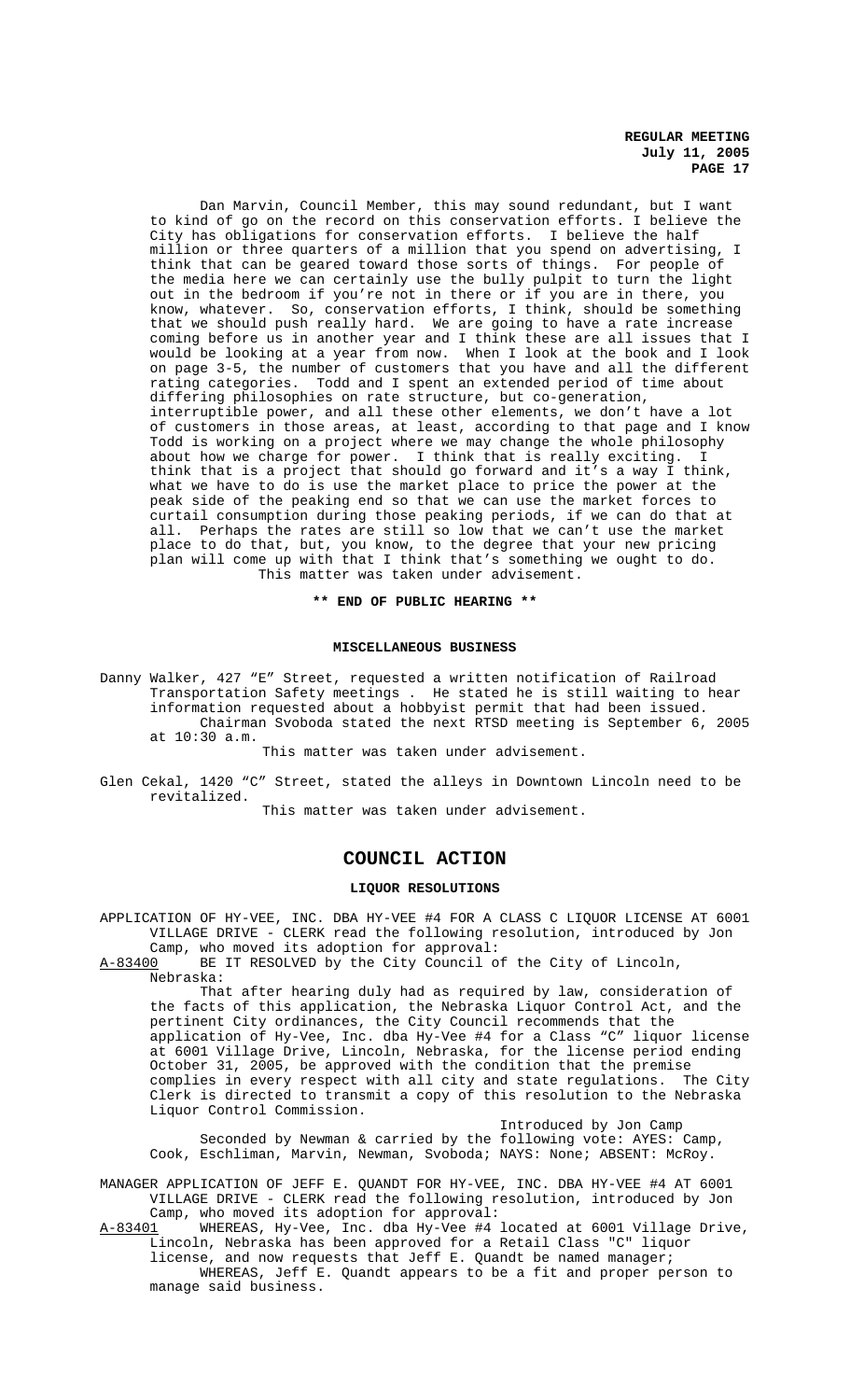NOW, THEREFORE, BE IT RESOLVED by the City Council of the City of Lincoln, Nebraska:

That after hearing duly had as required by law, consideration of the facts of this application, the Nebraska Liquor Control Act, and the pertinent City ordinances, the City Council recommends that Jeff E. Quandt be approved as manager of this business for said licensee. City Clerk is directed to transmit a copy of this resolution to the Nebraska Liquor Control Commission.

Introduced by Jon Camp Seconded by Newman & carried by the following vote: AYES: Camp, Cook, Eschliman, Marvin, Newman, Svoboda; NAYS: None; ABSENT: McRoy.

APPLICATION OF THE NOODLE SHOP, CO. -- COLORADO, INC. DBA NOODLES & COMPANY FOR A CLASS I LIQUOR LICENSE AT 210 NORTH 14TH STREET - CLERK read the following resolution, introduced by Jon Camp, who moved its adoption for approval:<br><u>A-83402</u> BE

BE IT RESOLVED by the City Council of the City of Lincoln, Nebraska:

That after hearing duly had as required by law, consideration of the facts of this application, the Nebraska Liquor Control Act, and the pertinent City ordinances, the City Council recommends that the application of The Noodle Shop, Co. - Colorado, Inc. dba Noodles & Company for a Class "I" liquor license at 210 North 14th Street, Lincoln, Nebraska, for the license period ending April 30, 2006, be approved with the condition that the premise complies in every respect with all city and state regulations. The City Clerk is directed to transmit a copy of this resolution to the Nebraska Liquor Control Commission.

Introduced by Jon Camp

Seconded by Newman & carried by the following vote: AYES: Camp, Cook, Eschliman, Marvin, Newman, Svoboda; NAYS: None; ABSENT: McRoy.

MANAGER APPLICATION OF CHRISTOPHER F. DAKIN FOR THE NOODLE SHOP, CO. – COLORADO, INC. DBA NOODLES & COMPANY AT 210 NORTH 14TH STREET - CLERK read the following resolution, introduced by Jon Camp, who moved its

adoption for approval:<br>A-83403 WHEREAS, The Noo WHEREAS, The Noodle Shop, Co. - Colorado, Inc. dba Noodles & Company located at 210 North 14th Street, Lincoln, Nebraska has been approved for a Retail Class "I" liquor license, and now requests that Christopher F. Dakin be named manager;

WHEREAS, Christopher F. Dakin appears to be a fit and proper person to manage said business.

NOW, THEREFORE, BE IT RESOLVED by the City Council of the City of Lincoln, Nebraska:

That after hearing duly had as required by law, consideration of the facts of this application, the Nebraska Liquor Control Act, and the pertinent City ordinances, the City Council recommends that Christopher F. Dakin be approved as manager of this business for said licensee. The City Clerk is directed to transmit a copy of this resolution to the Nebraska Liquor Control Commission.

Introduced by Jon Camp Seconded by Newman & carried by the following vote: AYES: Camp, Cook, Eschliman, Marvin, Newman, Svoboda; NAYS: None; ABSENT: McRoy.

APPLICATION OF TWISTED STEELE, INC. DBA LAZZARI'S PIZZA FOR AN ADDITION TO ITS PRESENTLY LICENSED PREMISES TO READ AS FOLLOWS: THE ONE STORY BUILDING APPROXIMATELY 46' X 140', INCLUDING BASEMENT AREA AND SIDEWALK CAFÉ APPROXIMATELY 14' X 19', EXCLUDING GARAGE AREA 21' BY 18' TO THE WEST, ON PROPERTY GENERALLY LOCATED AT 1434 O STREET - CLERK read the following resolution, introduced by Patte Newman, who moved its adoption

for denial:<br><u>A-83404</u> BE IT BE IT RESOLVED by the City Council of the City of Lincoln, Nebraska:

That after hearing duly had as required by law, consideration of the facts of this application, the Nebraska Liquor Control Act, and the pertinent City ordinances, the City Council recommends that the application of Twisted Steele, Inc. dba Lazzari's Pizza to expand its licensed premises to read as follows: the one story building approximately 46' by 140', including basement area and sidewalk café approximately 14' by 19', excluding garage area 21' by 18' to the west of the presently licensed premises located at 1434 O Street, Lincoln,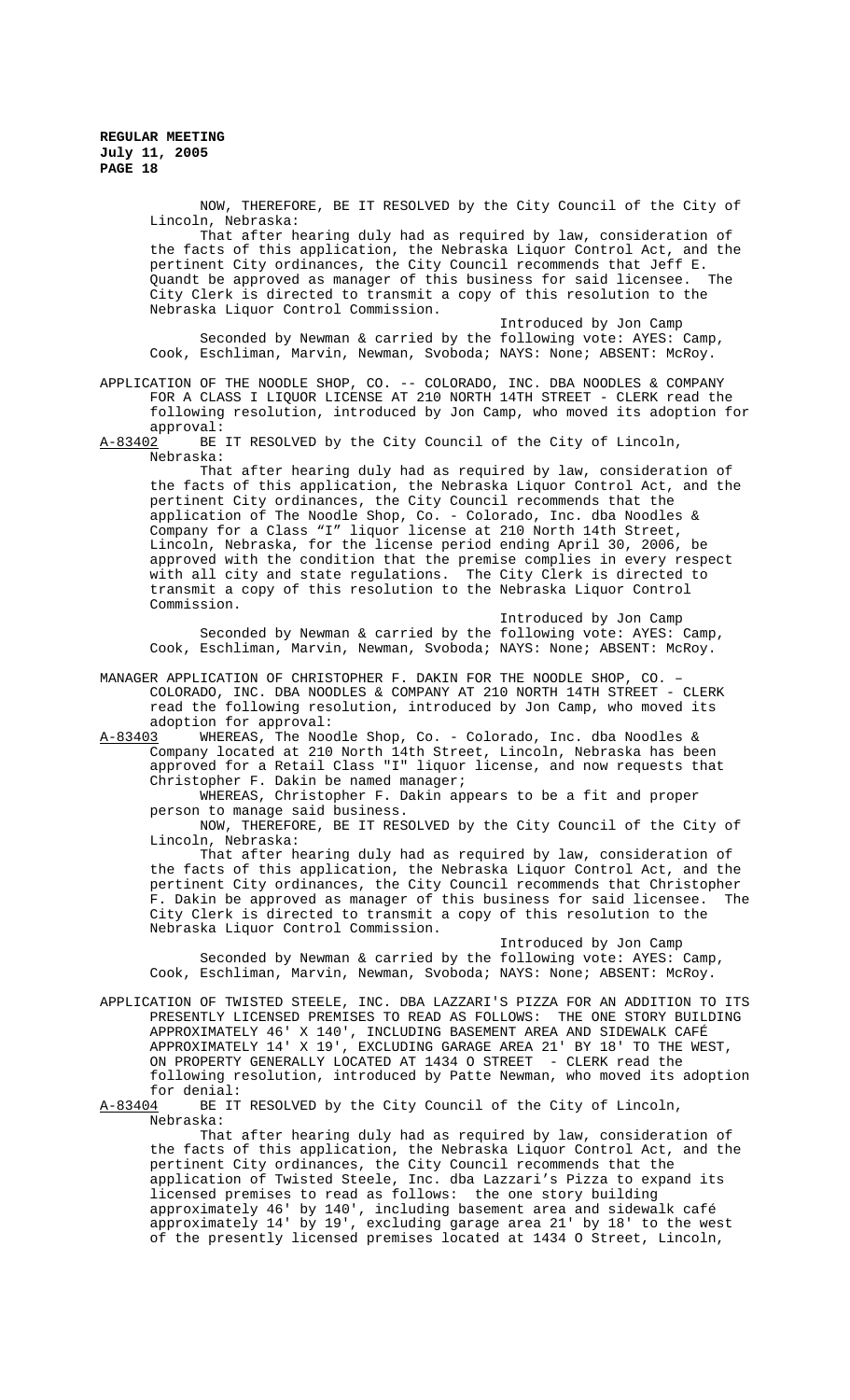Nebraska, be denied for the reason that applicant has failed to satisfactorily demonstrate that the issuance of this license would further the public interest, be a betterment to the city and a true increase in service to the public, and would not be detrimental to the public health, safety, and welfare.

BE IT FURTHER RESOLVED that the City Clerk is directed to transmit a copy of this resolution to the Nebraska Liquor Control Commission. Introduced by Patte Newman Seconded by Marvin & carried by the following vote: AYES: Camp,

Cook, Eschliman, Marvin, McRoy, Newman; NAYS: Svoboda.

# ORDINANCES - 2<sup>ND</sup> READING

- AUTHORIZING AND PROVIDING FOR THE ISSUANCE OF NOT TO EXCEED \$18,000,000 AGGREGATE PRINCIPAL AMOUNT OF SANITARY SEWER REVENUE BONDS OF THE CITY OF LINCOLN, NEBRASKA - CLERK read an ordinance, introduced by Annette McRoy, authorizing and providing for the issuance of not to exceed \$18,000,000 aggregate principal amount of sanitary sewer revenue bonds of the city of Lincoln, Nebraska, the second time.
- CHANGE OF ZONE 05041 APPLICATION OF PIONEER WOODS LLC FOR A CHANGE OF ZONE FROM O-3 OFFICE PARK DISTRICT TO B-2 PLANNED NEIGHBORHOOD BUSINESS DISTRICT ON PROPERTY GENERALLY LOCATED AT S. 70TH STREET AND PIONEERS BLVD (IN CONNECTION W/05R-139)- CLERK read an ordinance, introduced by Annette McRoy, amending the Lincoln Zoning District Maps attached to and made a part of Title 27 of the Lincoln Municipal Code, as provided by Section 27.05.020 of the Lincoln Municipal Code, by changing the boundaries of the districts established and shown thereon, the second time.
- USE PERMIT 130A APPLICATION OF PIONEER WOODS LLC TO DEVELOP AN 85-ROOM, FOUR-STORY HOTEL, WITH REQUESTED WAIVERS OF THE REQUIREMENT REAR YARD SETBACKS AND MAXIMUM ALLOWED HEIGHT, ON PROPERTY GENERALLY LOCATED AT S. 70TH STREET AND PIONEERS BLVD. (IN CONNECTION W/05-88)

#### **RESOLUTIONS**

ACCEPTING THE REPORT OF NEW AND PENDING CLAIMS AGAINST THE CITY AND APPROVING DISPOSITION OF CLAIMS SET FORTH FOR THE PERIOD OF MAY 16 - 31, 2005 - CLERK read the following resolution, introduced by Dan Marvin, who moved its adoption:<br>A-83405 BE IT RI

BE IT RESOLVED by the City Council of the City of Lincoln, Nebraska:

That the claims listed in the attached report, marked as Exhibit "A", dated June 1, 2005, of various new and pending tort claims filed against the City of Lincoln with the Office of the City Attorney or the Office of the City Clerk, as well as claims which have been disposed of, are hereby received as required by Neb. Rev. Stat. § 13-905 (Reissue 1997). The dispositions of claims by the Office of the City Attorney, as shown by the attached report, are hereby approved:

| DENIED          |      | ALLOWED OR SETTLED |  |
|-----------------|------|--------------------|--|
| Judith Troutman | NAS* |                    |  |

\* No Amount Specified

The City Attorney is hereby directed to mail to the various claimants listed herein a copy of this resolution which shows the final disposition of their claim.

Introduced by Dan Marvin

Seconded by Camp & carried by the following vote: AYES: Camp, Cook, Eschliman, Marvin, McRoy, Newman, Svoboda; NAYS: None. USE PERMIT 123D - APPLICATION OF NORTH 33RD LLC TO AMEND THE LANDMARK

CORPORATE CENTER TO WAIVE THE 20 FOOT REAR YARD SETBACK ON OUTLOT D AND LOTS 9 AND 10, BLOCK 2, TO ACCOMMODATE DRIVING AISLES, TO WAIVE THE 50 FOOT FRONT YARD SETBACK FOR LOTS 9 AND 10, BLOCK 2, AND TO WAIVE THE 20 FOOT SIDE YARD SETBACK BETWEEN LOTS 4 - 11, BLOCK 2, AND OUTLOT D, FOR THE LOCATION OF SHARE ACCESS DRIVES, ON PROPERTY GENERALLY LOCATED AT NORTH 33RD STREET AND FOLKWAYS BLVD. - CLERK read the following resolution, introduced by Annette McRoy, who moved its adoption for approval:

A-83406 WHEREAS, North 33rd L.L.C. has submitted an application in accordance with Sections 27.31.100 and 27.51.100 of the Lincoln Municipal Code for authority to amend Use Permit No. 123C Landmark Corporate Center to waive the 20' rear yard setback on Outlot D and Lots 9 and 10, Block 2, to accommodate driving aisles, to waive the 50' front yard setback on Lots 9 and 10, Block 2, and to waive the 20' side yard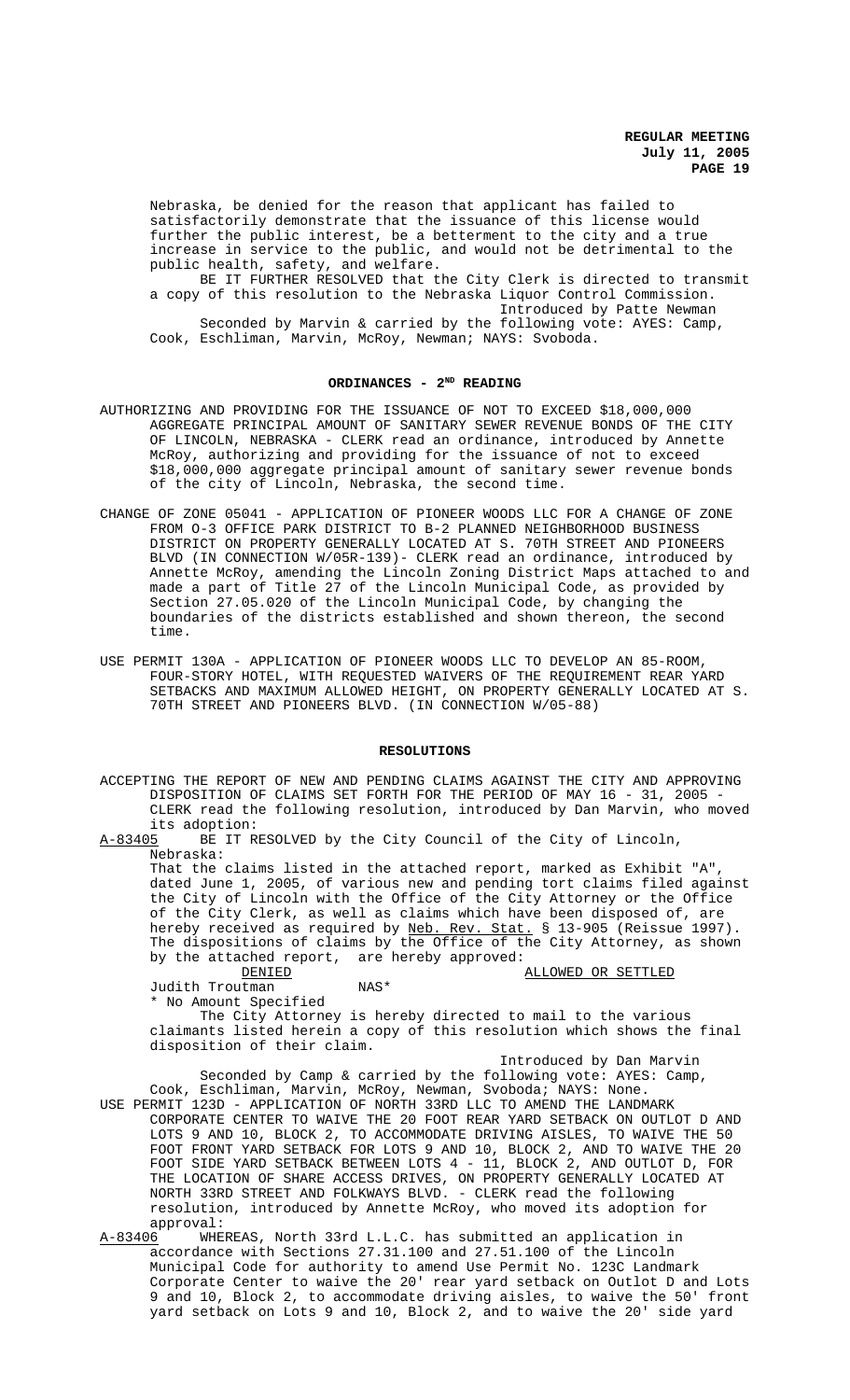setback between Lots 4 - 11, Block 2, and Outlot D, for the location of shared access drives, on property generally located at North 33rd Street and Folkways Blvd. and legally described to wit:

Lots 1 and 2, Block 1; Lots 1, 2, and 3, Block 2; Lots 1, 2, and 3, Block 3; Lots 1 and 2, Block 4; Lots 1, 2, 3, 4, 5, 6, 7, 8 2, 3, 4, and 5, Block 5; Lots 1, 2, 3, 4, 5, 6, 7, 8, and 9, Block 6; and Outlots A, B, and E; all of Landmark Corporate Center Addition, Lots 1, 2, 3, 4, 5, and 6, all of Landmark Corporate Center 1st Addition, Lincoln Lancaster County, Nebraska;

WHEREAS, the real property adjacent to the area included within the site plan for this adjustment of the rear and side yard setbacks will not be adversely affected; and

WHEREAS, said site plan together with the terms and conditions hereinafter set forth are consistent with the intent and purpose of Title 27 of the Lincoln Municipal Code to promote the public health, safety, and general welfare.

NOW, THEREFORE, BE IT RESOLVED by the City Council of the City of Lincoln, Nebraska:

That the application of North 33rd L.L.C., hereinafter referred to as "Permittee", to amend the use permit for Landmark Corporate Center to waive the 20' rear yard setback on Outlot D and Lots 9 and 10, Block 2, to accommodate driving aisles, to waive the 50' front yard setback on Lots 9 and 10, Block 2, and to waive the 20' side yard setback between Lots 4 - 11, Block 2, and Outlot D, for the location of shared access drives, on the property legally described above be and the same is hereby granted under the above-described provisions of the Lincoln Municipal Code upon condition that construction and operation of said commercial space be in strict compliance with said application, the site plan, and the following additional express terms, conditions, and requirements:

1. This permit approves a waiver of the 20' rear yard setback on Outlot D and Lots 9 and 10, Block 2 to accommodate driving aisles, to waive the 50' front yard setback on Lots 9 and 10, Block 2, and to waive the 20' side yard setback between Lots 4-11, Block 2 and Outlot D for the location of shared access drives.<br>2. Before receiving building

Before receiving building permits:

- a. The Permittee must submit a final plan including 6 copies.
- b. The construction plans must conform to the approved plans.

3. Before occupying the buildings all development and construction must be completed in conformance with the approved plans.<br>4. All privately-owned improvements shall be permanently All privately-owned improvements shall be permanently maintained by the owner or an appropriately established owners association approved by the City Attorney.

5. The site plan approved by this permit shall be the basis for all interpretations of setbacks, yards, locations of buildings, location of parking and circulation elements, and similar matters.

6. The terms, conditions, and requirements of this resolution shall be binding and obligatory upon the Permittee, its successors and assigns. The building official shall report violations to the City Council which may revoke this use permit or take such other action as may be necessary to gain compliance.

7. The Permittee shall sign and return the City's letter of acceptance to the City Clerk within 30 days following approval of this use permit, provided, however, said 30-day period may be extended up to six months by administrative amendment. The City Clerk shall file a copy of the resolution approving this use permit and the letter of acceptance with the Register of Deeds, filing fees therefor to be paid

in advance by the Permittee.<br>8. The site plan as The site plan as approved with this resolution voids and supersedes all previously approved site plans, however, all resolutions approving previous permits remain in force unless specifically amended by this resolution.

Introduced by Annette McRoy Seconded by Marvin & carried by the following vote: AYES: Camp, Cook, Eschliman, Marvin, McRoy, Newman, Svoboda; NAYS: None.

APPROVING AN INTERLOCAL AGREEMENT BETWEEN THE CITY AND THE RAILROAD TRANSPORTATION SAFETY DISTRICT TO PROVIDE FUNDING FOR THE CONSTRUCTION OF A BRIDGE OVER MIDDLE CREEK AND A VIADUCT IN S.W. 40TH STREET OVER THE BURLINGTON NORTHERN SANTA FE RAILROAD TRACKS - CLERK read the following resolution, introduced by Annette McRoy, who moved its adoption for

approval:<br> $A-83407$  BE BE IT RESOLVED by the City Council of the City of Lincoln,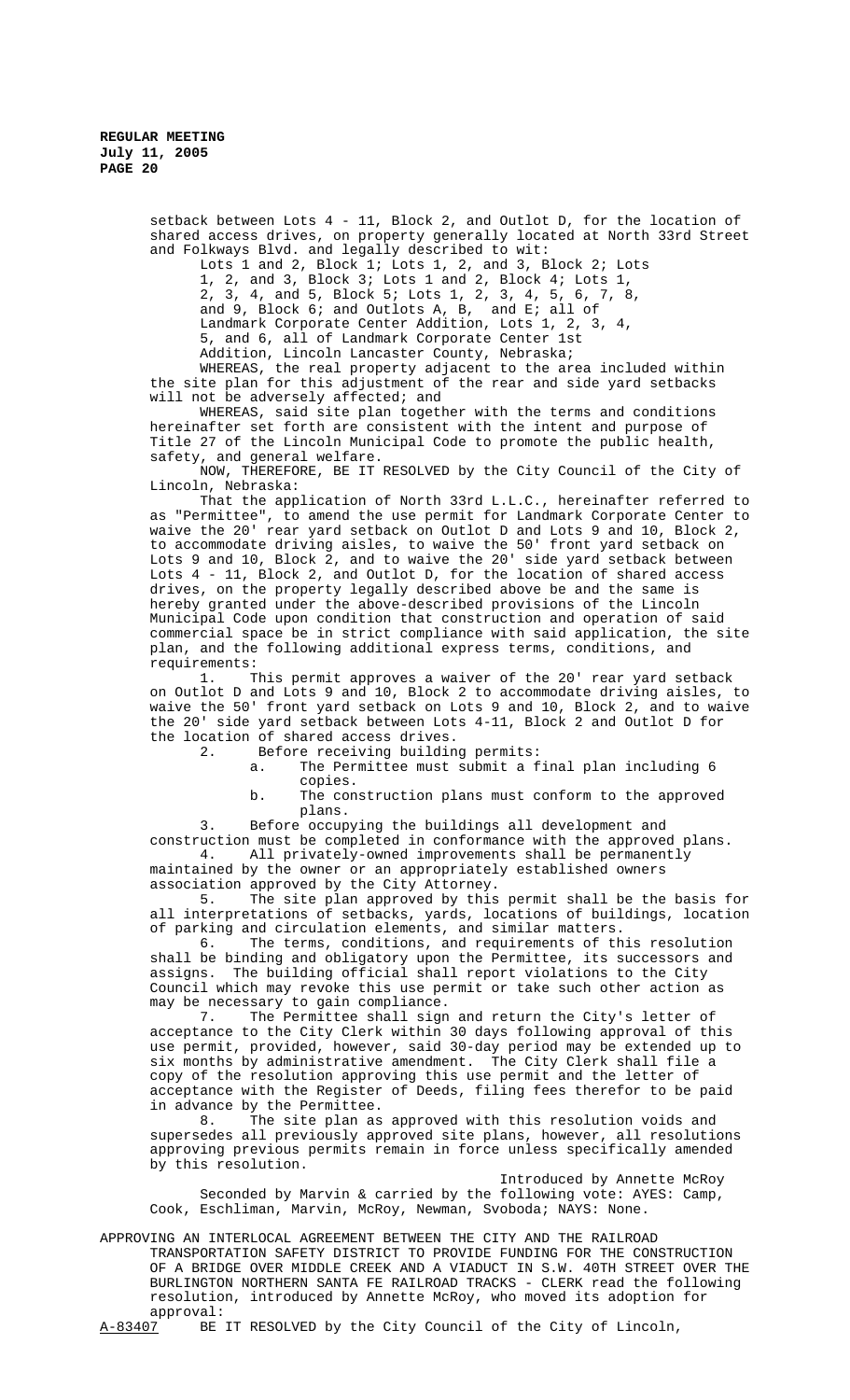Nebraska:

That the attached Interlocal Agreement between the City of Lincoln Lancaster County Railroad Transportation Safety District and the City of Lincoln, Nebraska for the construction funding of a bridge over Middle Creek and a viaduct in S.W. 40th Street over the Burlington Northern and Santa Fe Railroad's tracks, in accordance with the terms and conditions contained in said Interlocal Agreement, is hereby approved and the Mayor is authorized to execute the same on behalf of the City of Lincoln.

Resolution No. A-83315, adopted by the City Council on May 9, 2005, is hereby rescinded and replaced with this Interlocal Agreement. The City Clerk is directed to return the executed copies of the Agreement to the Public Works and Utilities Department, for transmittal to RTSD.

Introduced by Annette McRoy Seconded by Newman & carried by the following vote: AYES: Camp, Cook, Eschliman, Marvin, McRoy, Newman, Svoboda; NAYS: None.

APPROVING AN INTERLOCAL AGREEMENT BETWEEN THE CITY AND LANCASTER COUNTY TO PROVIDE FUNDING FOR CONSTRUCTION OF A BRIDGE OVER MIDDLE CREEK IN S.W. 40TH STREET - CLERK read the following resolution, introduced by Annette McRoy, who moved its adoption for approval:

A-83408 BE IT RESOLVED by the City Council of the City of Lincoln, Nebraska:

That the attached Interlocal Agreement between the City of Lincoln, Nebraska and Lancaster County for the funding of a bridge over Middle Creek and future roadway in S.W. 40th Street, in accordance with the terms and conditions contained in said Interlocal Agreement, is hereby approved and the Mayor is authorized to execute the same on behalf of the City of Lincoln.

The City Clerk is directed to return the executed copies of the Agreement to the Public Works and Utilities Department, for transmittal to Lancaster County.

Introduced by Annette McRoy Seconded by Newman & carried by the following vote: AYES: Camp, Cook, Eschliman, Marvin, McRoy, Newman, Svoboda; NAYS: None.

APPROVING AN AGREEMENT BETWEEN THE CITY AND THE NEBRASKA DEPT. OF ROADS TO PROVIDE FUNDING FOR CONSTRUCTION OF AN OVERPASS IN S.W. 40TH STREET OVER THE EXISTING BURLINGTON NORTHERN SANTA FE RAILROAD TRACKS - CLERK read the following resolution, introduced by Annette McRoy, who moved its adoption for approval:<br>A-83409 BE IT RESOLVED b

BE IT RESOLVED by the City Council of the City of Lincoln, Nebraska:

That the attached Agreement between the City of Lincoln and the State of Nebraska Department of Roads for funding the construction engineering, construction and right-of-way costs of a proposed viaduct over Burlington Northern and Santa Fe Railroad's tracks at S.W. 40th Street, in accordance with the terms and conditions contained in said Agreement, is hereby approved and the Mayor is authorized to execute the same on behalf of the City of Lincoln.

The City Clerk is directed to return the executed copies of the Agreement to the Public Works and Utilities Department, for transmittal and execution by the State Department of Roads.

Introduced by Annette McRoy Seconded by Newman & carried by the following vote: AYES: Camp, Cook, Eschliman, Marvin, McRoy, Newman, Svoboda; NAYS: None.

ADOPTING THE LES RATE SCHEDULES, SERVICE REGULATIONS AND COST ANALYSIS SUMMARY FOR RATES, PROVIDING FOR A SYSTEM AVERAGE RATE INCREASE OF 9 PERCENT, EFFECTIVE AUGUST 1, 2005 - PRIOR to reading:

COOK Moved to delay action on Bill No. 05R-144 for one week to 7/18/05. Seconded by Camp & carried by the following vote: AYES: Camp, Cook, Eschliman, Marvin, McRoy, Newman, Svoboda; NAYS: None.

## **PETITIONS AND COMMUNICATIONS**

THE FOLLOWING HAVE BEEN SENT TO THE PLANNING DEPARTMENT: Change of Zone 04063 - App. of Planning Director to amend the text of Chapter 27.68 of the LMC for wireless facilities to eliminate the requirement for an administrative permit when co-locating on existing wireless facilities and to clarify how the fall zone is measured. Special Permit 692M - App. of Brian Carstens and Associates for an amendment to the Tabitha Community  $3^{rd}$  Addition C.U.P. w/request to waive the preliminary plat process to add approximately 5 dwelling units and a community building on property located at North 27<sup>th</sup> Street and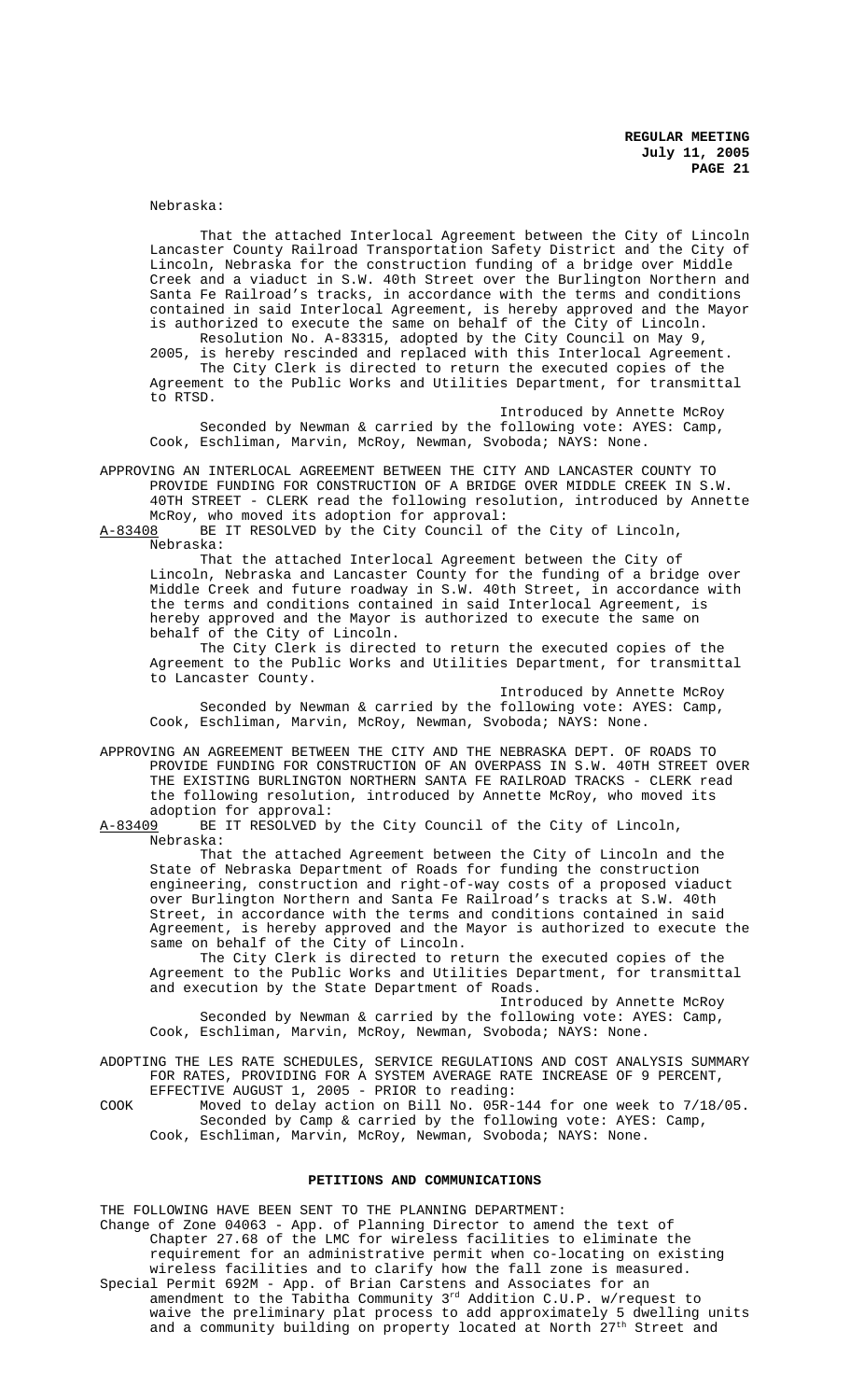Folkways Boulevard.

Special Permit 05034 - App. of Roger Moore of Growth Management to allow for additional parking within the R-2 Residential District on property at S. 16<sup>th</sup> Street and South Street.

# **REPORTS OF CITY OFFICERS**

- CLERK'S LETTER AND MAYOR'S APPROVAL OF ORDINANCES AND RESOLUTIONS PASSED BY THE CITY COUNCIL ON JUNE 27, 2005 - CLERK presented said report which was placed on file in the Office of the City Clerk.
- APPROVING THE DISTRIBUTION OF FUNDS REPRESENTING INTEREST EARNINGS ON SHORT-TERM INVESTMENTS OF IDLE FUNDS DURING THE MONTH ENDED MAY, 2005 - CLERK read the following resolution, introduced by Patte Newman, who moved its adoption:<br>A-83410 BE
- BE IT RESOLVED by the City Council of the City of Lincoln, Nebraska:

That during the month ended May 31, 2005, \$573,951.87 was earned from the investments of "IDLE FUNDS". The same is hereby distributed to the various funds on a pro-rata basis using the balance of each fund and allocating a portion of the interest on the ratio that such balance bears to the total of all fund balances.

Introduced by Patte Newman Seconded by Marvin & carried by the following vote: AYES: Camp, Cook, Eschliman, Marvin, McRoy, Newman, Svoboda; NAYS: None.

- LINCOLN WATER & WASTEWATER SYSTEM RECAPITULATION OF DAILY CASH RECEIPTS FOR JUNE 2005 - CLERK presented said report which was placed on file in the Office of the City Clerk. **(8-71)**
- SETTING THE INTEREST RATE OF 6.25% AND LEVYING THE ASSESSMENTS ON SPECIAL ASSESSMENT GROUP II OF THE BOARD OF EQUALIZATION HELD JUNE 20, 2005, AND ACCEPTING THE REPORT ON BOARD OF EQUALIZATION TO CITY COUNCIL ON SPECIAL ASSESSMENT GROUP I (WATER DISTRICT NO. 1193) - CLERK read the following resolution, introduced by Patte Newman, who moved its adoption:<br>A-83411 BE
- BE IT RESOLVED by the City Council of the City of Lincoln, Nebraska that:

The special taxes assessed June 13, 2005, to pay the costs of the improvements in Water District 1193 are hereby levied and shall bear interest at 6.25% per annum and that the period of time in which the assessments are to be paid shall be as follows: 20 years - Water District 1193

Introduced by Patte Newman Seconded by Marvin & carried by the following vote: AYES: Camp, Cook, Eschliman, Marvin, McRoy, Newman, Svoboda; NAYS: None.

- REPORT FROM CITY TREASURER OF TELECOMMUNICATIONS OCCUPATION TAX DUE FOR THE MONTH OF APRIL 2004: TRACFONE; JANUARY 2005, MATRIX TELECOM; MARCH 2005: NORSTAN; APRIL 2005: CINCINNATI BELL, QWEST, UCN, VERIZON-BELL ATLANTIC, TELECORP, CIII COMM. OPERATIONS, TRANS NATIONAL, INTELLICALL, MCLEODUSA, VOICECOM, ON STAR, WORKING ASSETS, GLOBAL CROSSING, VERIZON-VERIZON SELECT, ADVANCED, VIRGIN MOBILE USA, XO COMM., ACN, PRIMUS, IBM GLOBAL, T-NETIX, QUANTUM SHIFT, KDDI AMERICA, STAR NUMBER, CLARICOM, MATRIX, NEW CINGULAR, AT&T COMM. OF MIDWEST, CRICKET, USCOC OF GREATER IOWA, ALLTEL SYSTEMS OF THE MIDWEST, ALLTEL COMM. OF NEBRASKA, ALLTEL NEBRASKA, NEBRASKA TECHNOLOGY; MAY 2005: SPRINT, MCI WORLDCOM, SPRINT SPECTRUM, NEXTEL, NETWORK BILLING SYSTEM, NOSVA, EXCEL, VARTEC, SBC LONG DISTANCE, NEXTEL WEST, ZONE TELECOM, ACCERIS, TRI-M, GLOBALCOM, NOS, LDMI, GTC, ASSOCIATION ADMINISTRATORS, LIGHTYEAR, AFFINITY NETWORK, ATS MOBILE. CLERK presented said report which was placed on file in the Office of the City Clerk. **(20)**
- REPORT FROM CITY TREASURER OF FRANCHISE TAX OF AQUILA FOR THE MONTHS OF APRIL AND MAY, 2005 - CLERK presented said report which was placed on file in the Office of the City Clerk. **(16-1)**

# ORDINANCES - 1<sup>ST</sup> READING

REPEALING ORDINANCE NO. 18399 CREATING ORNAMENTAL LIGHTING DISTRICT NO. 287 IN WEST CHARLESTON, N. 1ST STREET WEST APPROXIMATELY 1,100 FEET, DUE TO THE LACK OF MAJORITY PETITION - CLERK read an ordinance, introduced by Patte Newman, re-pealing Ordinance No. 18399 which created Ornamental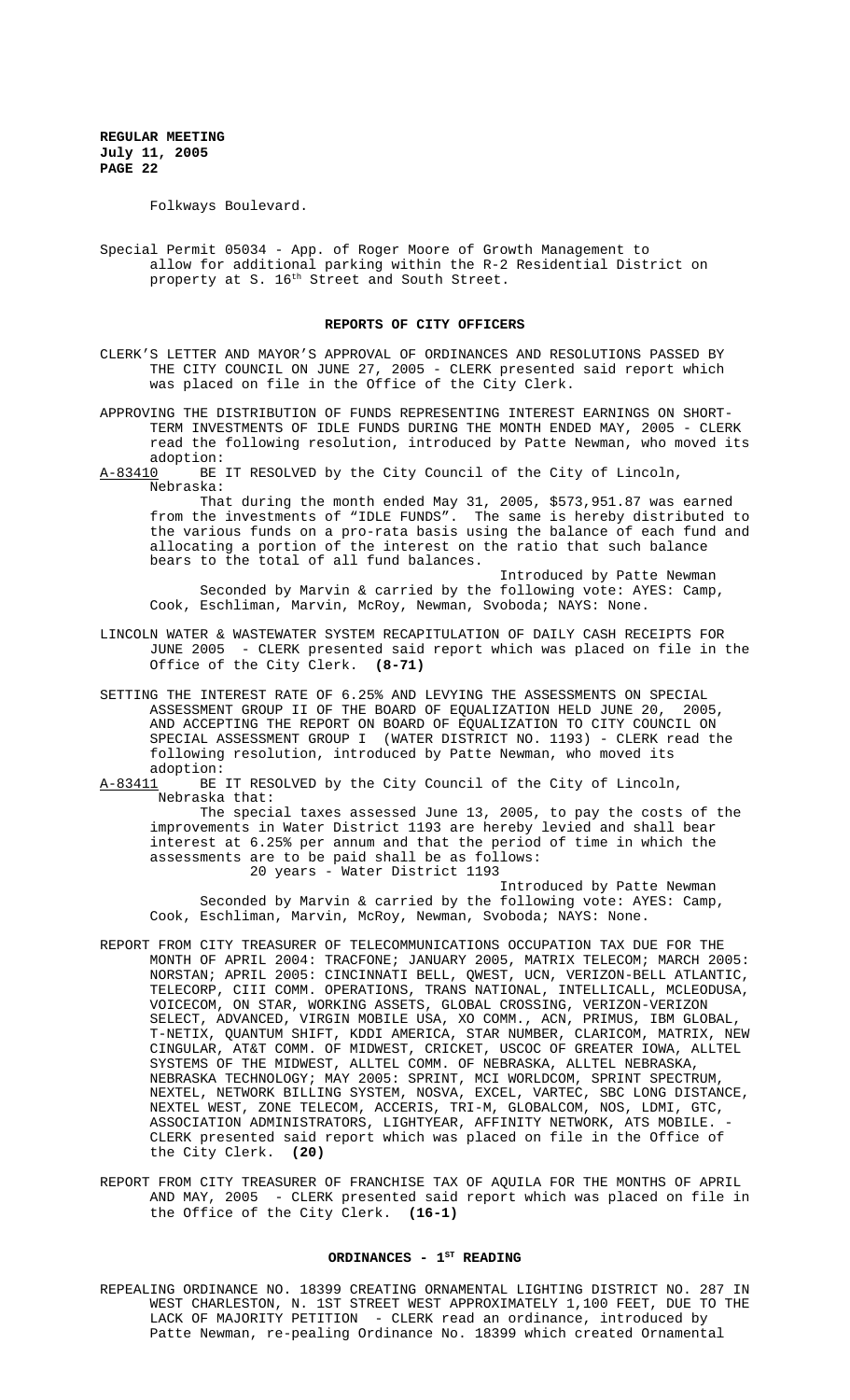Lighting District No. 287, which Ornamental Lighting District included all that portion of West Charleston Avenue, North First Street west approximately 1,100 feet +/- describing the real estate benefitted, towit: Portions of Irregular Tracts, I.T. Lot 70, I.T. Lot 71, I.T. Lot 91, I.T. Lot 81 all in the Southeast Quarter of Section 15, Township 10, Range 6 East of the Sixth Principal Meridian in the City of Lincoln, Lancaster County, Nebraska and providing for the payment of the cost thereof, the first time.

- DECLARING A TRACT OF LAND CONSISTING OF .54 ACRES, MORE OR LESS, AS SURPLUS PROPERTY GENERALLY LOCATED AT 601 N. 27TH STREET - CLERK read an ordinance, introduced by Patte Newman, declaring approximately .54 acres of City-owned property generally located at 601 N.  $27^{\rm th}$  Street as surplus and authorizing the sale thereof, the first time.
- CHANGE OF ZONE 05039 APPLICATION OF AUSTIN REALTY COMPANY FOR A CHANGE OF ZONE FROM B-2 PLANNED NEIGHBORHOOD BUSINESS TO H-3 HIGHWAY COMMERCIAL ON PROPERTY GENERALLY LOCATED AT N. 27TH STREET SOUTH OF FOLKWAYS BLVD. CLERK read an ordinance, introduced by Patte Newman, amending the Lincoln Zoning District Maps attached to and made a part of Title 27 of the Lincoln Municipal Code, as provided by Section 27.05.020 of the Lincoln Municipal Code, by changing the boundaries of the districts established and shown thereon, the first time.
- CHANGE OF ZONE 05043 APPLICATION OF GREGG AND CINDY TRAUTMAN FOR A CHANGE OF ZONE FROM R-4 RESIDENTIAL TO R-T RESIDENTIAL TRANSITION ON PROPERTY GENERALLY LOCATED SOUTHWEST OF THE INTERSECTION OF S. 37TH STREET AND O STREET - CLERK read an ordinance, introduced by Patte Newman, amending the Lincoln Zoning District Maps attached to and made a part of Title 27 of the Lincoln Municipal Code, as provided by Section 27.05.020 of the Lincoln Municipal Code, by changing the boundaries of the districts established and shown thereon, the first time.
- APPROVING THE THIRD AMENDMENT TO FIRST AMENDED AND RESTATED LEASE AND OPERATING AGREEMENT -- BURNHAM YATES CONFERENCE CENTER RELATING TO UPGRADING CONFERENCE CENTER FACILITIES AND PROVIDING FOR THE EXPENDITURE OF EXISTING TIF FUNDS AND PROVIDING FOR FUNDING BY THE REDEVELOPER CLERK read an ordinance, introduced by Patte Newman, accepting and approving the Third Amendment to First Amended and Restated Lease and Operating Agreement - Burnham Yates Conference Center to amend paragraph 7 of the Lease relating to furnishings to facilitate upgrading conference center facilities and providing for the expenditure of existing T.I.F. funds for the same, the first time.

### ORDINANCES - 3<sup>RD</sup> READING

CHANGE OF ZONE 05038 - APPLICATION OF PINE LAKE HEIGHTS CONGREGATION OF JEHOVAH'S WITNESSES, INC. FOR A CHANGE OF ZONE FROM AGR AGRICULTURAL RESIDENTIAL DISTRICT TO R-1 RESIDENTIAL DISTRICT ON PROPERTY GENERALLY LOCATED NORTHWEST OF THE INTERSECTION OF S. 70TH STREET AND PINE LAKE ROAD - CLERK read an ordinance, introduced by Dan Marvin, amending the Lincoln Zoning District Maps attached to and made a part of Title 27 of the Lincoln Municipal Code, as provided by Section 27.05.020 of the Lincoln Municipal Code, by changing the boundaries of the districts established and shown thereon, the third time.<br>MARVIN Moved to pass the ordinance as read. Moved to pass the ordinance as read.

Seconded by Newman & carried by the following vote: AYES: Camp, Cook, Eschliman, Marvin, McRoy, Newman, Svoboda; NAYS: None. The ordinance, being numbered **#18571**, is recorded in Ordinance Book #25, Page

### **MISCELLANEOUS BUSINESS**

#### **PENDING -**

- COMP. PLAN AMENDMENT NO. 05014 AMENDING THE LINCOLN/LANCASTER COUNTY\COMPREHENSIVE PLAN BY DELETING REFERENCES TO THE THEATER POLICY AND ENTERTAINMENT IN THE DOWNTOWN, AND BY DELETING ONE STATEMENT REQUIRING MARKET STUDIES FOR PROPOSED NEW THEATERS OUTSIDE OF THE DOWNTOWN AREA. (IN CONNECTION W/05-85, 05-86, 05R-135, 05R-136); AMENDING SECTION 27.63.630(C) OF THE LINCOLN MUNICIPAL CODE ZONING AMENDING SECTION 27.63.630(C) OF THE LINCOLN MUNICIPAL CODE ZONING ORDINANCE
- FOR THEATERS IN THE B-5 PLANNED REGIONAL BUSINESS DISTRICT, TO ALLOW THEATERS WITH MORE THAN SIX SCREENS, PROVIDED THEY ARE LOCATED OUTSIDE A 6.5 MILE RADIUS MEASURED FROM THE CENTER OF THE INTERSECTION OF 13TH AND O STREETS. (IN CONNECTION W/05-86, 05R-134, 05R-135, 05R-136) (6/20/05 -